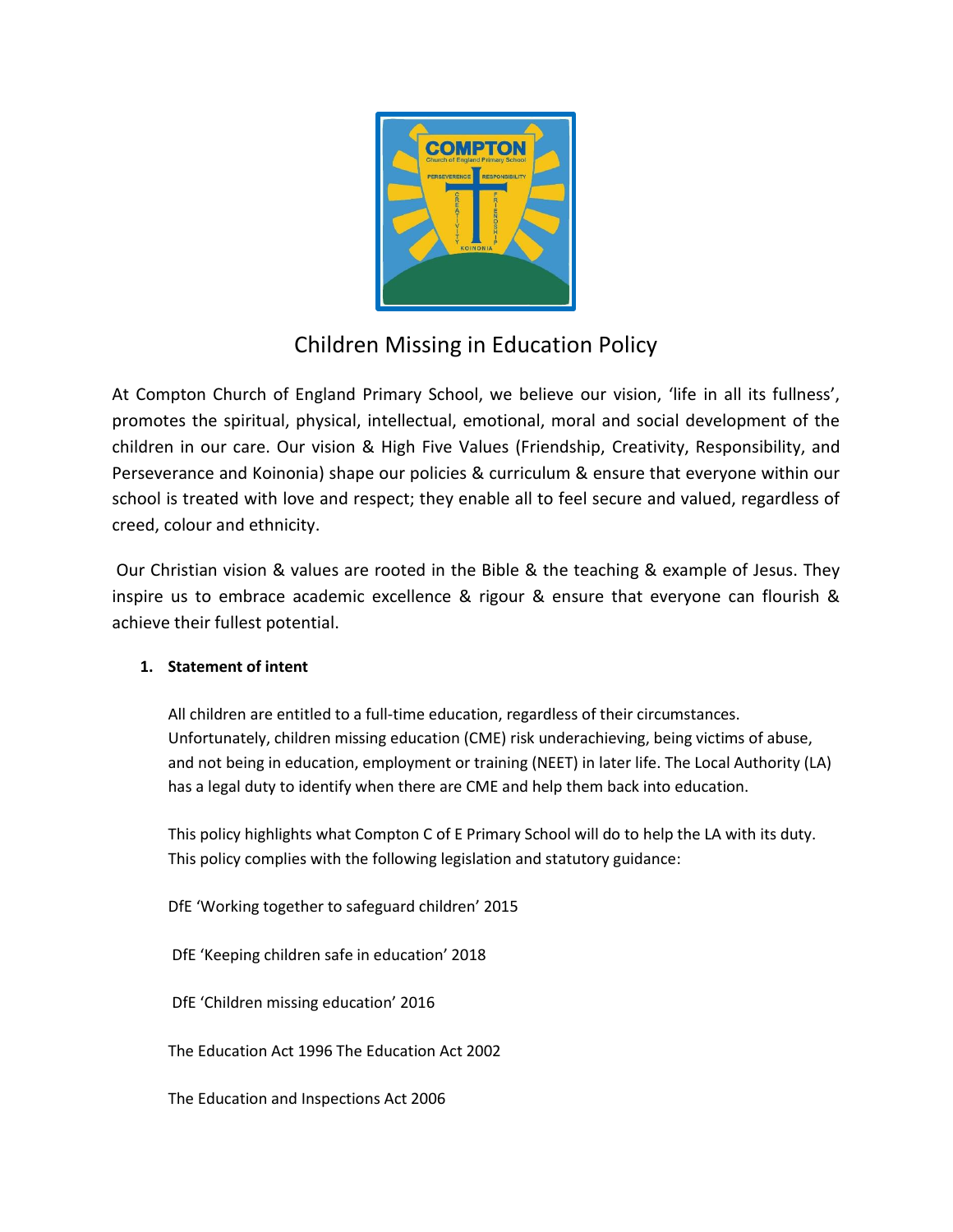The Children Act 1989

The Children Act 2004

The Education (Pupil Registration) (England) Regulations 2006 (as amended in 2016)

The Education (Pupil Information) (England) Regulations 2005 (as amended in 2016)

The Education (Provision of Full-Time Education for Excluded Pupils) (England) Regulations 2014

#### **Definition**

 For the purpose of this policy, a CME is defined as a child or young person of compulsory school age who is not attending school, not placed in alternative provision by an LA, and who is not receiving a suitable education elsewhere. This definition also includes children who are receiving an education, but one that is not suitable; this could include children who are not receiving full-time education suitable to their needs, e.g. age, ability, aptitude, special educational needs and disabilities (SEND).

### **2. Why children miss education**

The most common reasons for children missing education include the following:

- o Failing to be registered at a school at the age of five
- o Failing to make a successful transition
- o Exclusion
- o Mid-year transfer of education provision
- o Families moving into a new area

## **3. Children at particular risks of missing education**

 As there could be many reasons for a child to be missing from education, the LA will make a judgement on a case-by-case basis. The following list indicates pupils who are most at risk of missing education:

- Pupils at risk of harm or neglect where this is suspected, local child protection procedures will be followed; however, if a child is in immediate danger or at risk of harm, a referral should be made immediately to children's social care (and the police if appropriate) as per the school's safeguarding procedures. The LA officers responsible for CME will check a referral has been made, and will contact children's social care if this is not the case. Should there be a reason to suspect a crime has been committed or the child's safety is at risk, the LA will contact the police.
- Children of gypsy, Roma and traveller (GRT) families when a GRT pupil leaves the school without naming their next destination school, the school will contact the LA. If necessary, the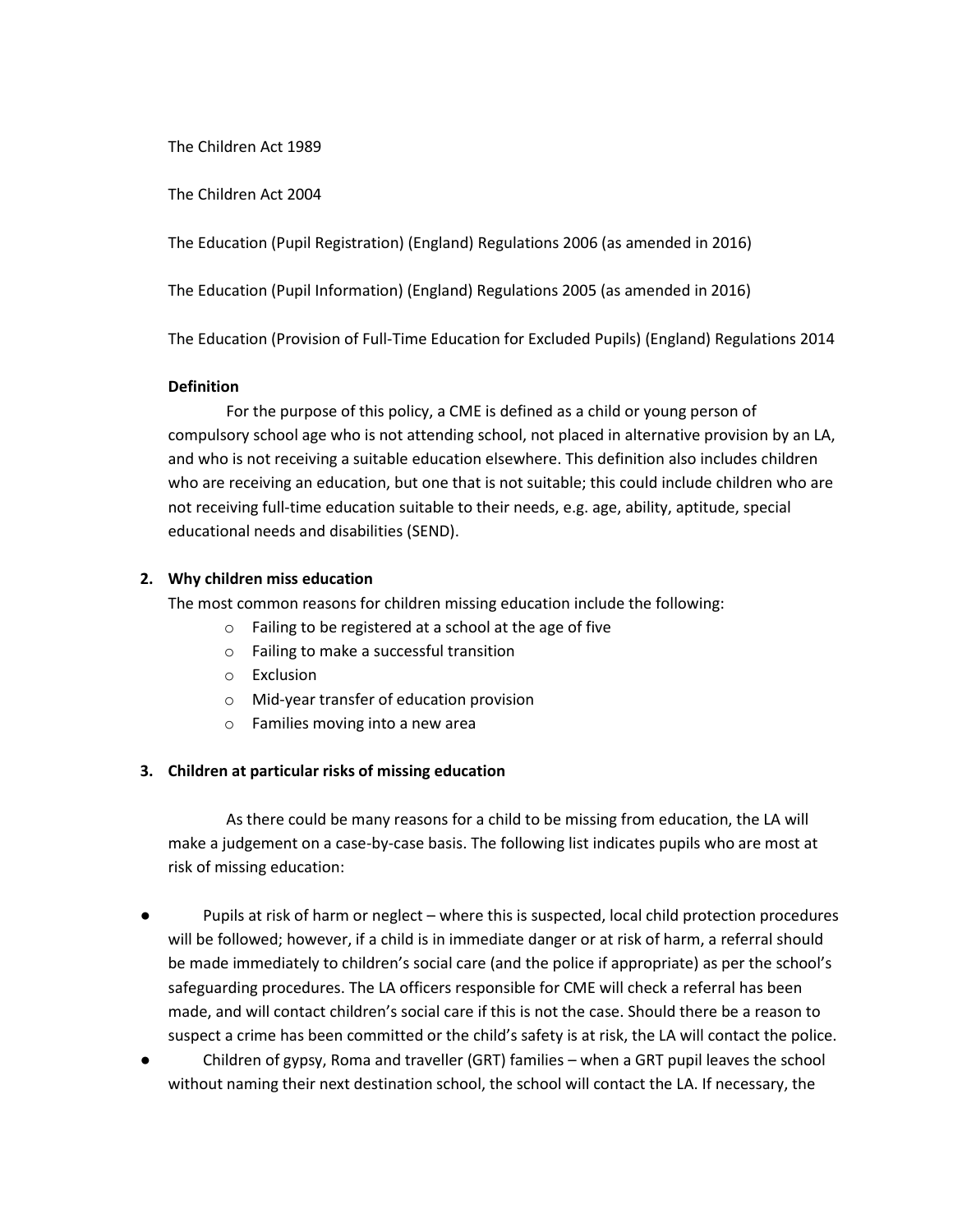school will consult the LA Traveller Education Support Services for advice on the best strategies to ensure minimal disruption to the GRT pupil's education.

- Children of service personnel the school will contact the Ministry of Defence Children's Education Advisory Service for advice to ensure continuity of education for these children.
- Missing children/runaways should the school suspect a child has gone missing/run away, an appropriate staff member will consult the DfE for advice on missing children.
- Children and young people supervised by the Youth Justice System  $-$  in this case, LA youth offending teams are responsible for supervising children (aged 8 to 18). Where a young person is registered at the school prior to custody, the school will keep the place open for their return.
- Children who cease to attend school where the reason for a child who has stopped attending the school is not known, the LA will investigate the situation.
- Children of migrant families there is an increased risk of a child missing education if they are part of a new migrant family who may not yet have settled into a fixed address, or may have arrived into an LA area without the authority becoming aware.

#### 4. **Roles and responsibilities**

### 4.1 Compton C of E Primary School:

 The school will enter pupils on the admissions register at the beginning of the first day on which it has been agreed by the school, or the day that the school has been notified, that the pupil will attend Compton.

 In the event that a pupil fails to attend the school on the agreed or notified date, we will undertake reasonable enquiries to establish the reason for this absence, and will consider notifying the LA at the earliest opportunity.

 The school will keep an accurate and up-to-date admissions register by encouraging parents/carers to inform them of any changes.

Compton will monitor pupils' attendance through our daily register.

 Compton will agree with the LA what intervals are best to inform them of pupils who are regularly absent from school. The Education Regulations (2006 amended 2016) directs this should be when a child misses 10 school days (20 sessions) or more without permission. Compton notifies the Educational Welfare Officer (EWO) when any child has reached 8 sessions of unauthorised absences (not consecutive) in a single academic year and a penalty warning letter will be sent by the EWO.

 Where a pupil has not returned to school for 10 days after an authorised absence, or is absent from school without authorisation for twenty consecutive school days, schools will remove the pupils from the admission registers if they and the LA have failed to establish the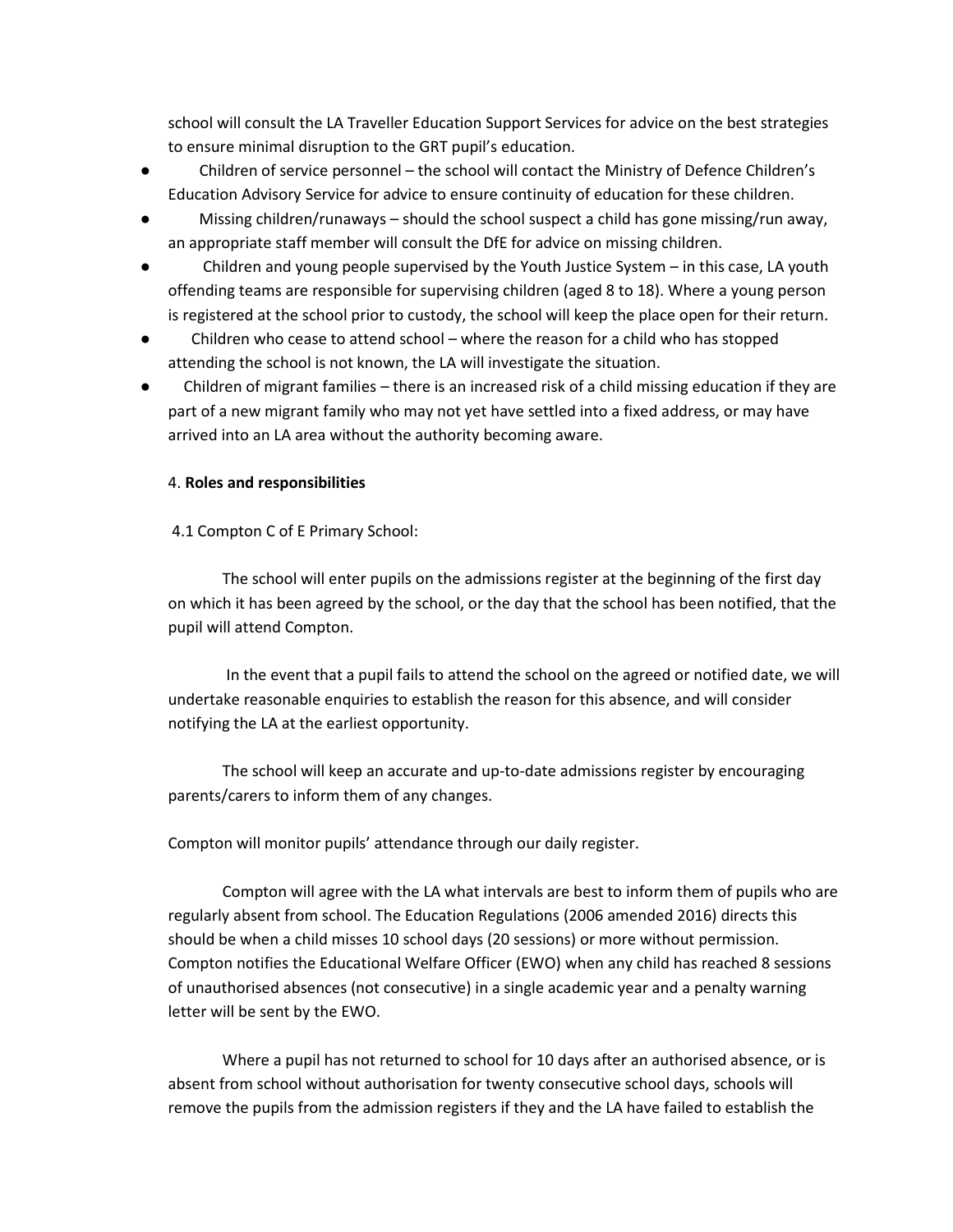whereabouts of the child after making reasonable enquiries in accordance with the Education Regulations (2006 - amended in 2016).

 However - Compton have been directed to do the following by the LA - we are not allowed to remove child from our register until they are registered with a new school or homeschooling has been agreed by LA. Once we have this confirmation, we can then back date and change any absences that have accrued between schools.

 Compton will notify the LA if any pupil is to be deleted from the admission register in the circumstance outlined in Regulation 8 of the Education (Pupil Registration) (England) Regulations 2006 (as amended in 2016).

 Pupils who remain on the school roll are not necessarily missing education, but will be monitored and attendance will be addressed when it is poor.

 The school will arrange full-time education for excluded pupils from the sixth school day of a fixed period exclusion.

 The school will provide information to the LA regarding standard transitions, if requested to do so by the LA.

#### 4.2 The Local Authority

 Under the Education Act 1996, the LA has a duty to establish the identities of children in the area who are not registered pupils at a school and are not receiving education provision otherwise.

 The LA will provide full-time education for permanently excluded pupils from the sixth school day of a fixed period exclusion.

 When it is brought to the LA's attention that a child may not be receiving a suitable education, the LA will serve notices on parents/carers to assure the LA that their child is receiving such an education.

 The LA will issue School Attendance Orders to parents/carers who fail to assure the LA that their child is receiving a suitable education, and the LA believes that the child should attend school.

The LA will prosecute parents/carers that do not comply with a School Attendance Order.

 The LA has the power to prosecute or fine parents/carers of school-registered children who fail to ensure their child attends school regularly.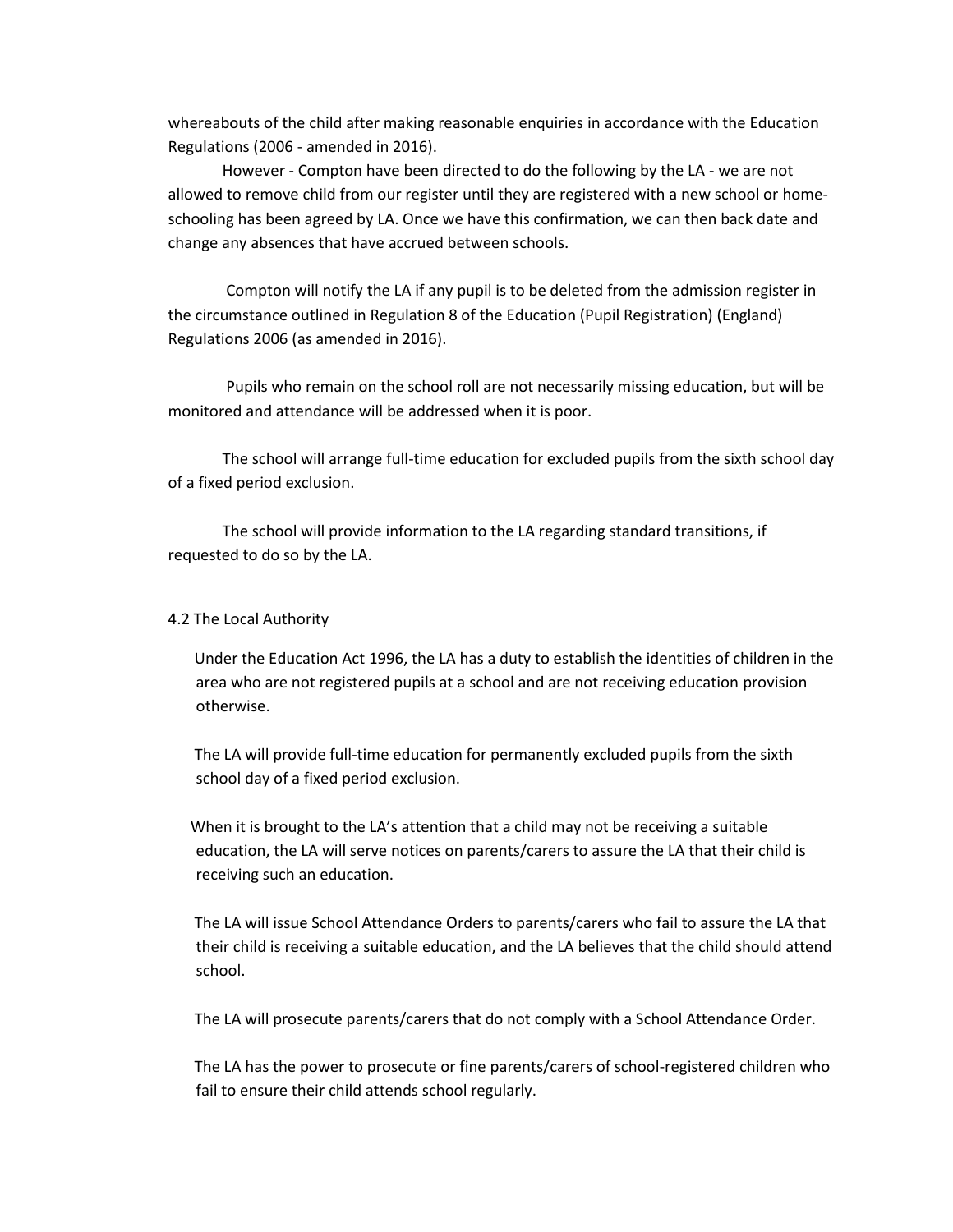The LA will ensure that children identified as not receiving suitable education are returned to full-time education either at Compton or elsewhere.

 The LA will ensure that the school demonstrates prompt action and effective early intervention procedures to ensure children are safe and receiving suitable education.

The LA will apply to court for an Education Supervision Order for a CME.

 The LA will ensure that children who return to full-time education are appropriately supported, taking into account the reasons why they missed education in the first place.

 Pupils with special educational needs statements, or EHC plans, are able to be home educated. If the statement/EHC plan sets out the provision that the pupil should receive at home, or names a school where the provision will be received, but the parent/carer chooses to home educate the child, the LA will arrange the provision and ensure that it is suitable to the child's special educational needs. The LA will review this statement annually.

 The LA is responsible for liaising and sharing information with other agencies to support children who miss education.

 The LA is responsible for referring to the LA children's social care where there is concern for a child's welfare, as well as the police if there is reason to suspect a crime has been committed.

#### 4.3 Parents/carers

 Parents/carers are responsible for ensuring that their children, who are of compulsory school age, are receiving suitable full-time education.

 Parents/carers are responsible for notifying the school in writing where they will be homeeducating their child, in order for the child to be removed from the admissions register. It is then the responsibility of the LA to ensure that the child is being home educated.

 Parents/carers should notify the school regarding any absences or changes to the pupils education arrangements.

#### **5. Working with others**

 Families moving from one LA to another can sometimes lead to a child being lost in the system and consequently missing education. When a child moves, LAs will work with other LAs, regionally or nationally, to ensure this does not happen.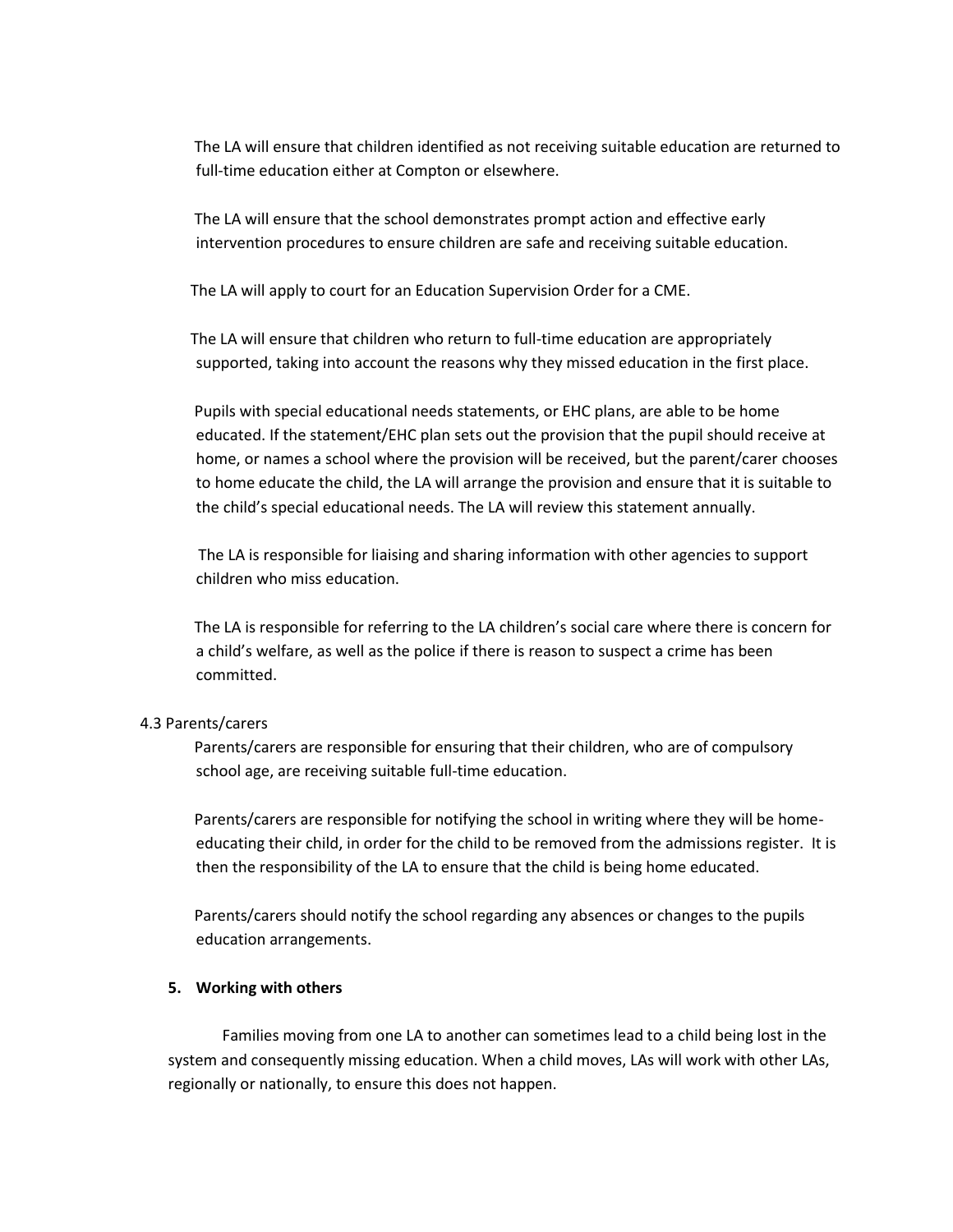The LA will raise awareness of its procedures with local school, partners and agencies working with children and families.

 To assist them in tracing CME, the LA has contacts with the Department for Work and Pensions, the UK Border Agency and HMRC.

 Compton uses a secure internet system to allow the school to transfer pupil information when a child moves education setting.

#### **6. Safeguarding**

 For the purpose of this policy, "reasonable enquiries" are defined as limited, investigative powers that the school may action to determine a child's whereabouts and whether they may be in danger.

 In line with the Children Act 2004, Compton will follow appropriate procedures when carrying out reasonable enquiries, such as the designated safeguarding lead (DSL) conducting discussions with neighbours, relatives or landlords, to determine whether a child may be at risk of harm.

 The DSL will record that they have completed these procedures and, if necessary, make a referral to the children's social care or police.

 Where the whereabouts and safety of a child is unknown, Compton, in conjunction with the LA, may carry out the following actions:

- Make contact with the parent/carer, relatives and neighbours using known contact details
- Check local databases
- Follow local information sharing arrangements, and making enquiries via other local databases and agencies where possible
- Check with UK Visas and Immigration and/or the Border Force
- Check with agencies known to be involved with the family
- Check with the LA and school from which the pupil moved originally
- Check with the LA where the pupil lives, if this is different to where Compton is located
- Check with the Ministry of Defence Children's Education Advisory Service in the case of children of Service Personnel
- Conduct home visits via an appropriate team, following local guidance concerning risk assessments, and making enquiries with neighbours or relatives, if appropriate

 NB. This list is not exhaustive – Compton and the LA will use their judgement towards what reasonable enquiries are appropriate, once all the facts of the case have been taken into account.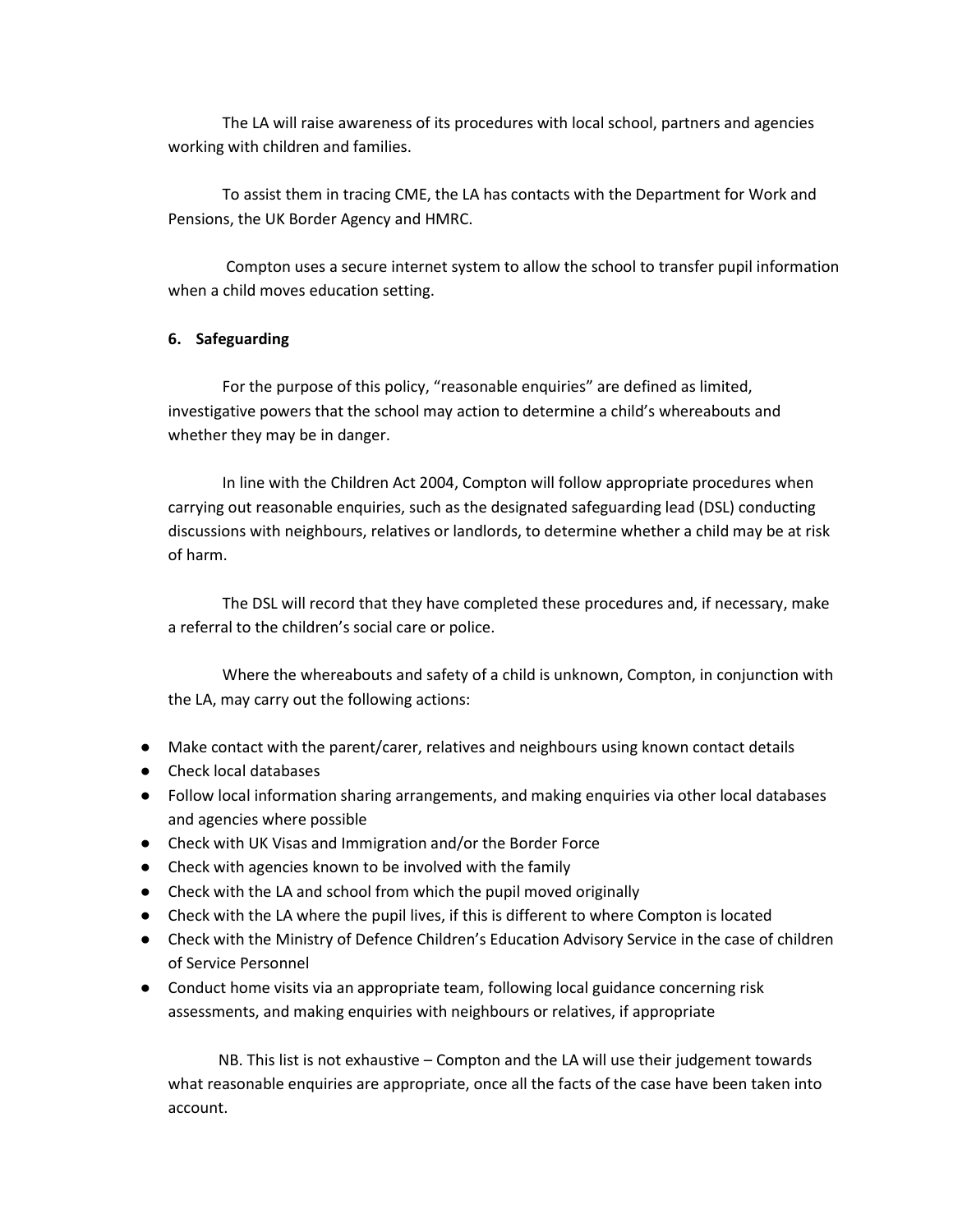#### **7. Admissions register**

 Compton will ensure that the admissions register is kept up-to-date at all times, and will encourage parents/carers to notify us of any changes as they occur, such as via email or newsletters.

 Pupils will be recorded on the admissions register at the beginning of the first day on which it has been agreed by the school, or the day that the school has been notified, as the date that the pupil will attend the school.

 Once a pupil has been recorded on the admissions register, Compton will notify the LA within five days, and will supply the LA with all of the details contained on the admissions register for the new pupil.

 Where a parent/carer notifies Compton that a pupil will live at another address, Compton will record the following information on the admissions register:

- The full name of the parent/carer with whom the pupil will live
- The new address
- The date from when it is expected the pupil will live at this address Where a parent/carer notifies Compton that the pupil is registered at another school, or will be attending a different school in future, Compton will record the following information on the admissions register:
- The name of the new school
- The date when the pupil first attended, or is due to attend, that school the new school will request Common Transfer Form. See above - Compton cannot remove a child until we know they have started at the new school or are being home schooled.

 If child goes missing, Compton will complete a CME form and handover to the LA CME officer.

 Parents/carers are able to elect to educate their children at home, and will subsequently withdraw them from school. This can happen at any time, unless the pupil is subject to a School Attendance Order. If a parent/carer notifies Compton C of E Primary School, the pupil will be deleted from our admission register and the LA informed.

Removing a pupil from the admissions register

Compton C of E Primary School, will inform the LA of any pupil who will be deleted from the admission register where they: